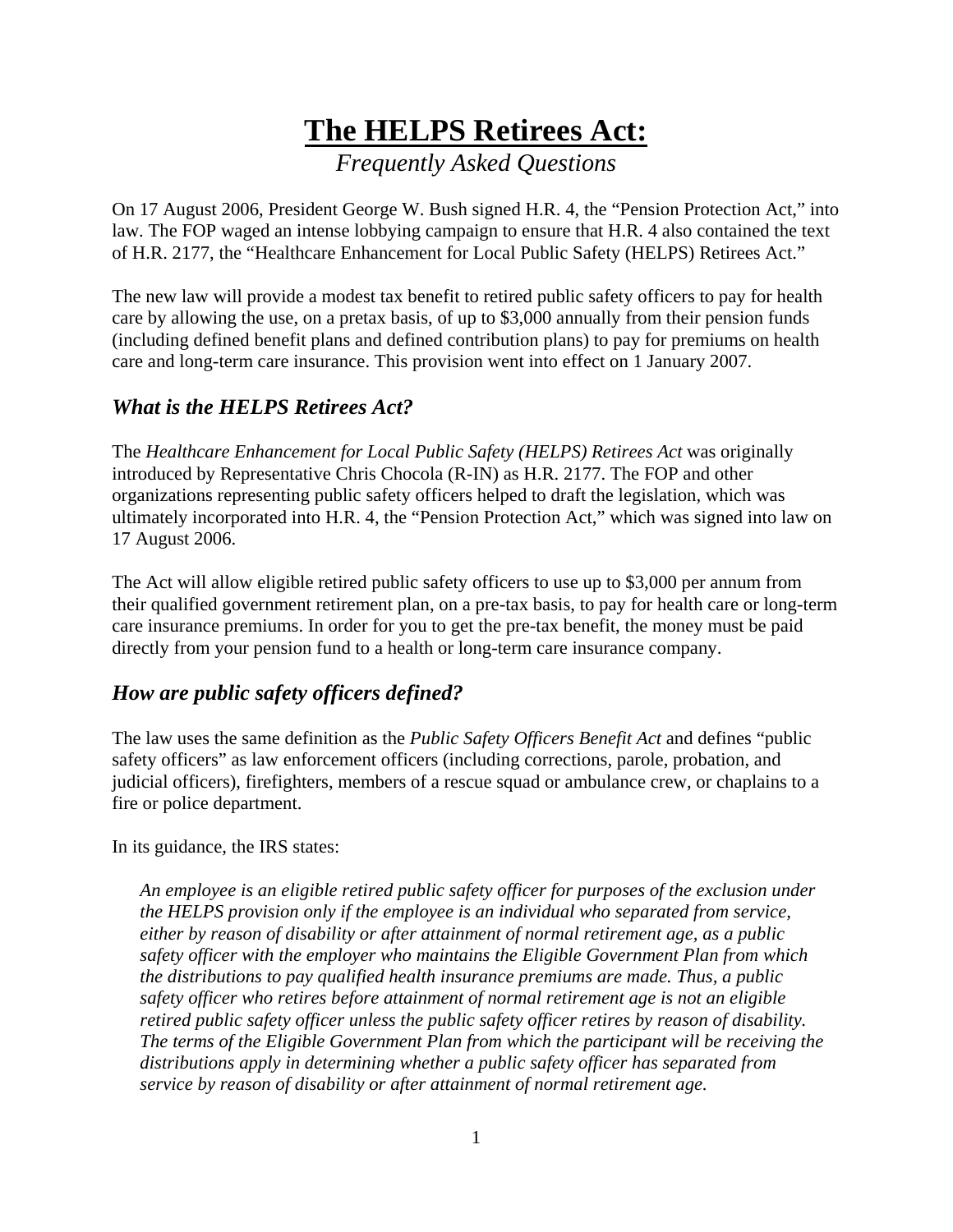#### *Am I eligible to take advantage of this benefit?*

Public safety officers who have separated from service as a public safety officer and have attained normal retirement age or who are separated due to a disability are eligible for the benefit. To take advantage of this benefit, a retiree must be receiving his or her monthly pension.

Eligible public safety officers must then elect to have an amount subtracted from his or her distributions from an eligible government plan and that amount will then be used to pay qualified health care premiums.

## *Is an eligible retired public safety officer able to take advantage of the HELPS Retirees provision with respect to benefits attributable to service other than as a public safety officer?*

According to the IRS, yes. Benefits attributable to service other than as a public safety officer are eligible for favorable tax treatment under the HELPS provision, as long as the individual separates from service as a public safety officer, by reason of disability or after attainment of normal retirement age, with the employer maintaining the eligible government plan.

#### *What if my fund doesn't use retirement age and therefore doesn't have a definition for a "normal retirement age?"*

It is the position of the FOP that any employee who meets the criteria for retirement established by their plan would be eligible for the benefit, even if the plan does not have a "normal retirement age."

The IRS did not address this issue in its guidance.

#### *I'm eligible for this benefit–what do I do to receive it?*

If your plan has not notified you about the process for taking advantage of this benefit, contact your pension fund and ask about the HELPS Retiree \$3,000 pre-tax benefit for purchasing health insurance or long-term care insurance.

#### *What health care or long-term care insurance premiums qualify for the pre-tax payments?*

The FOP believes it is reasonable to consider any employer or pension fund sponsored health plan as a qualifying plan. Additionally, Medicare Part B, Medicare Advantage, Medicare Part D, and Medicare supplemental insurance premiums would qualify. Individually purchased health, dental, and vision plan premiums would also qualify.

The Act defines long-term care insurance, but does not define accident or health insurance. In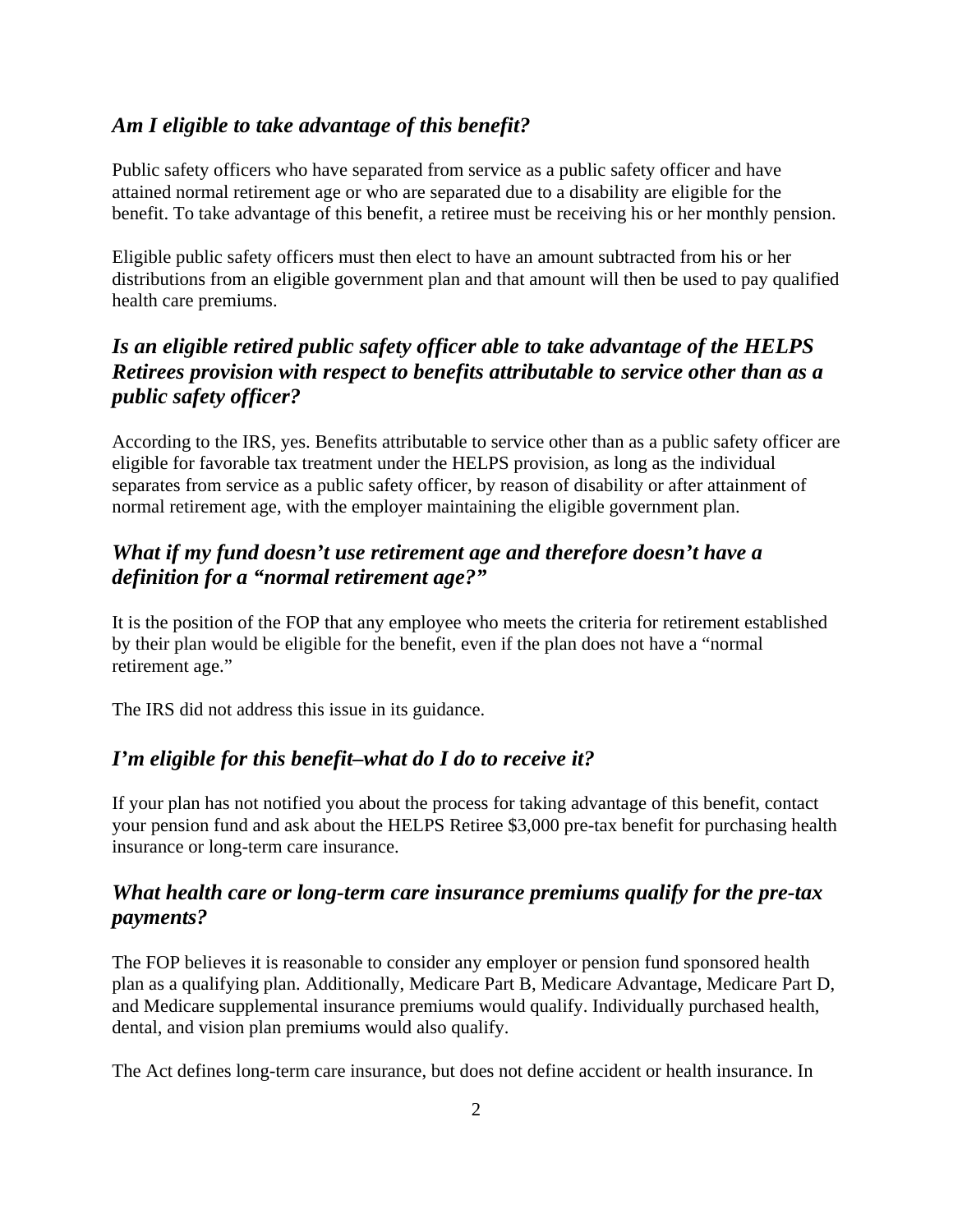fact, the use of the term "accident or health insurance plan" caused some difficulties, leading the IRS to define this term in a very restrictive manner in its initial guidance and, as a result, jeopardized the ability of a significant number of retired public safety officers to take advantage of the tax break. The FOP argued that the legislative history of the Act and the logic of the law did not support the position of the IRS and we successfully sought the help of Congress to address the issue.

At the request of the FOP and other stakeholder groups, the Chairmen and Ranking Members of the House Committee on Ways and Means and the Senate Committee on Finance sent a joint letter in late April to Mark Everson, the Commissioner of the Internal Revenue Service, and to Henry M. Paulson, the U.S. Secretary of Treasury communicating the intent of Congress with respect to the HELPS Retirees Act and requested that the guidance be changed.

On 15 May, Kevin I. Fromer, Assistant Director for Legislative Affairs at the U.S. Department of the Treasury, responded to that request in a letter to Representative Jim McCrery (R-LA), the Ranking Member of the Committee on Ways and Means, indicating that the IRS will amend their guidance in such a way as to include self-insured plans as eligible under the HELPS Retirees Act. Following the transmission of this letter, self-insured plans which were previously ineligible became eligible, allowing our members to begin to take advantage of the benefit provided by the HELPS Retirees Act.

On 24 December 2007, the IRS formally issued an amendment to their original guidance with respect to their interpretation of the term "accident or health insurance plan" that is consistent with the original intent of the Act and the information provided by Assistant Director Fromer in May. A copy of the amendment to the guidance can be found here: *http://www.irs.gov/pub/irs-tege/notice2007-99.end.pdf*.

#### *What pension money can I use?*

Defined benefit, 403(b), or 457 plans are eligible for the favorable tax treatment. The amount is limited to \$3,000 per annum and must be directly disbursed to your health care and/or long-term care insurance company.

#### *What should I do if my pension fund will not establish a program or process to allow me to take advantage of this benefit?*

The *HELPS Retirees Act* does not require pension funds to make this benefit available. Further, if your pension fund chooses to establish a program or process to allow eligible public safety officers to take advantage of this benefit, they can place some limitations on it. If your fund opts not to participate in HELPS Retirees or places unreasonable limitations, the FOP suggests you contact your local or State Lodge and urge the fund's administrator and trustees in writing to establish a program or process so that you may receive this benefit.